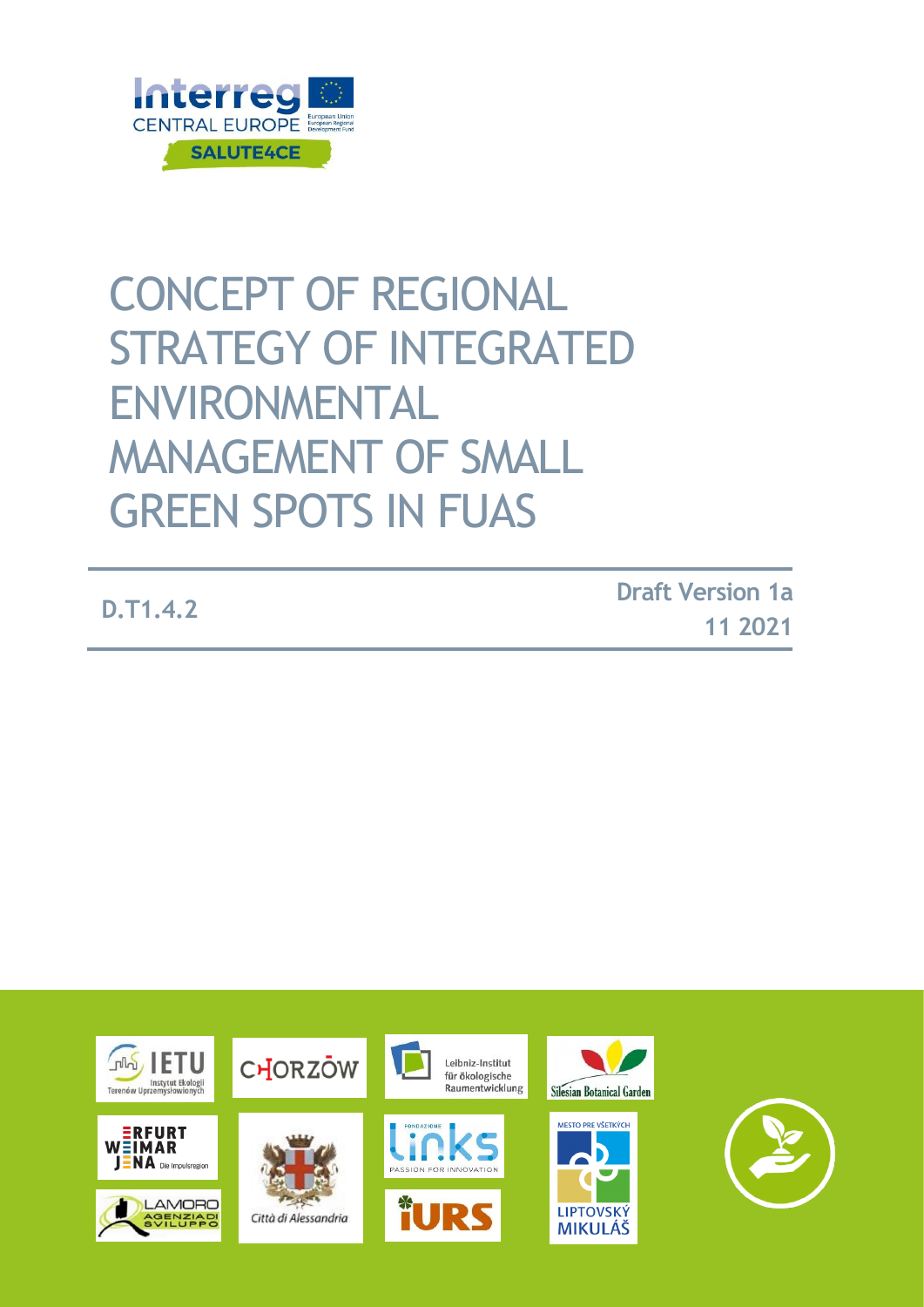



# *Preface*

*This document is a proposal of the structure and thematic scope of the strategy for the implementation of long-term projects enriching the core areas of cities with publicly accessible "green spots" wherever there is no possibility of creating large green areas. It is dedicated mainly to UEA Action Plans as defined in the SALUTE4CE project. It specifies the scope of work that needs to be done to ensure the effective implementation of the plan and its maintenance at the level of the city's development strategy / policy or FUA. The proposed structure of the strategic document is common for various CE cities, regardless of the specificity of the legislative solutions and planning practices in force there.*

# *Proposed framework of the strategic document*

#### **Chapter 1. Purpose of the strategy and its time horizon**

Contents – brief statements about: what is this strategy about? who is this strategy for? who will implement it? what this strategy is supposed to support? what time horizon? how the strategy was developed?

#### **Chapter 2. Expected achievements of the strategy:**

#### Contents:

- The aim (perhaps, a common statement should be elaborated for all strategies)

(Exemplary statement): To provide a sustainable, strategic approach for the future management of green spots and to ensure conditions for the effective implementation of the UEA Action Plan and maintaining its effects

- The objectives

In each city / FUA the objectives should focus on the system and practice of green spots management. In individual FUAs these objectives will be formulated differently. However, you should consider:

- meeting major urban challenges
- implementation of key UGI planning / management principles

- ensuring, at the level of land use planning, legal conditions for the long-term implementation of the Action Plan, as well as other activities for the green infrastructure.

(Sample objectives):

To ensure lasting and effective partnership with key stakeholders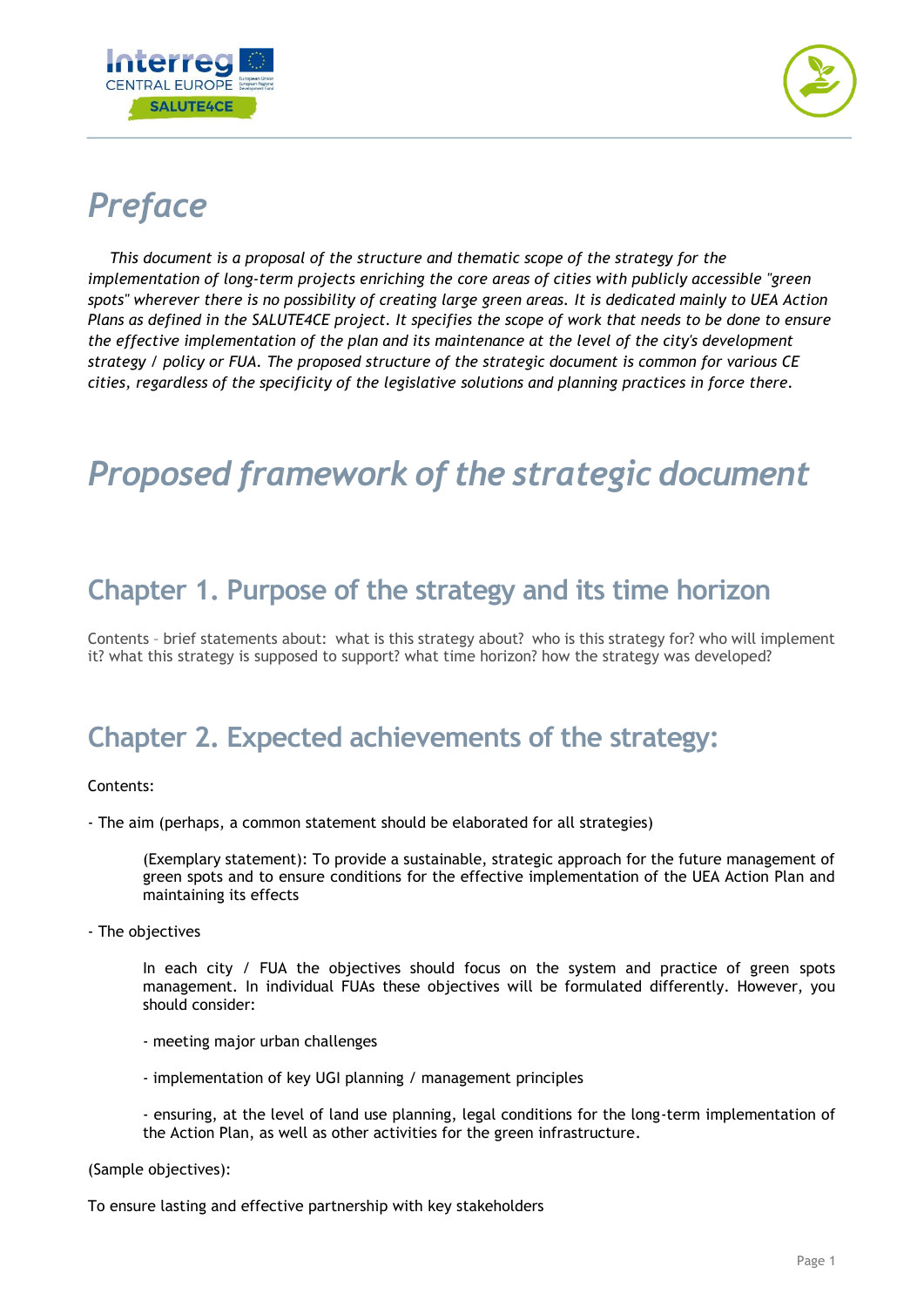



To secure a priority position in city policy for essential green spots investment and management

To ensure that, with limited resources available, future investment in green spots is directed to areas that maximize community benefit.

To ensure that green infrastructure, including UAE, is sufficiently included in planning documents.

#### **Chapter 3. Creating and managing small green spots as a response to urban challenges**

Contents:

Brief statements about:

- The challenges faced by our city / FUA, related to:
	- a) adapting to climate change
	- b) protecting biodiversity
	- c) promoting a green economy
	- d) increasing social cohesion

(the fulfilment of which will be facilitated by the creation and proper management of small green spots)

- How and to what extent the implementation of the UEA Action Plan is expected to contribute to meeting these challenges
- (it can vary significantly from FUA to FUA depending on a detailed diagnosis of the challenges)
- The target image of Urban Green Areas (UGA) in our city / FUA and UEA's participation in creating this image
- (this target picture should result from both the Action Plan and other planning documents of a given city / FUA)

### **Chapter 4. Conditions for the management of small green spots in our city / FUA**

#### Contents:

Brief decriptions of:

- Policy context national, regional, local
- Green space planning responsibilities and cooperation among different administrative levels
- Quality of planning and linking planning with implementation,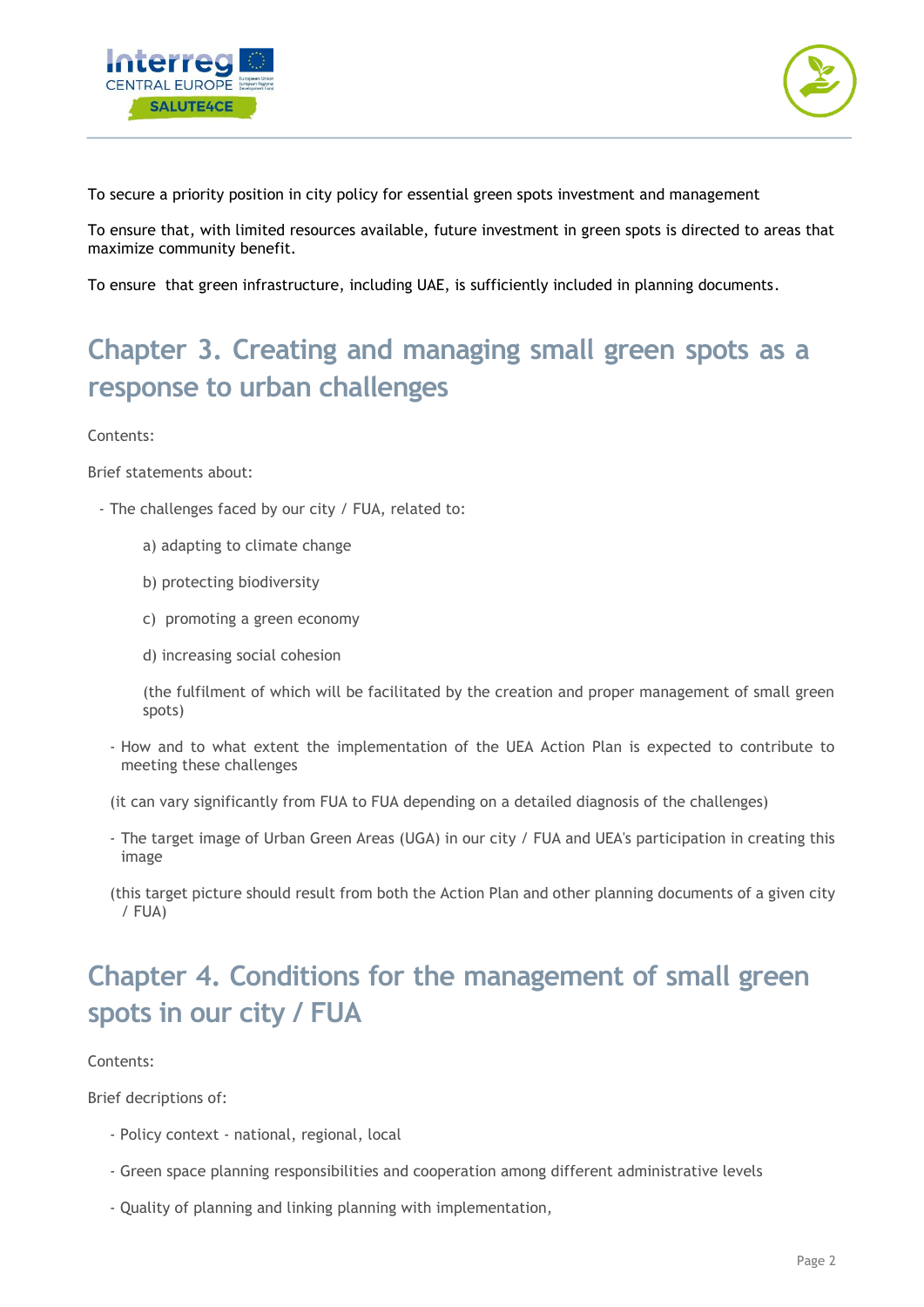



- Current practices of environmental management and open space management
- Maintenance system of green areas
- Participation of various stakeholders in the management/maintenance of green areas
- Financial perspective for the implementation of the Action Plan

Brief statement about:

- the barriers that need to be broken, and practices that need improvement to ensure proper management of small green spots

### **Chapter 5. Strategic activities for the proper management of small green points**

Contents:

The list of priority activities, assigned to strategic objectives (see Chapter 2) to be implemented in different time perspectives (short-term, mid-term, long-term)

These activities are to ensure favorable conditions for the implementation of the Action Plan. This list must provide answers to the following questions:

- Who will supervise the implementation of the Action plan and how (what system, what organizational framework)?
- Who will be responsible for updating the Action Plan (what system organizational framework)?
- How to ensure that green infrastructure, including UEA, will be duly taken into account at all stages of land use planning?
- Who and how will coordinate the preparation, implementation and updating of maintenance and management plans for individual UEA sites (system from the level of the entire Action Plan)?
- Who will be responsible for funding of implementation, and further maintenance  $\alpha$  management (the system from the level of the Action Plan as a whole)?
- How to build partnership between the team implementing Action Plan and public or private nonprofits (what system, how to ensure durability) to maintaining UEA sites?
- How can volunteers and businesses for contributing to maintaining UEA sites be recruited?

In addition, these will also to contribute to the effective implementation of key UEA management principle, such as:

- Green-grey integration combining green and grey infrastructures
- Connectivity creating green space networks
- Multifunctionality delivering and enhancing multiple functions and services
- Social inclusion collaborative and participatory planning